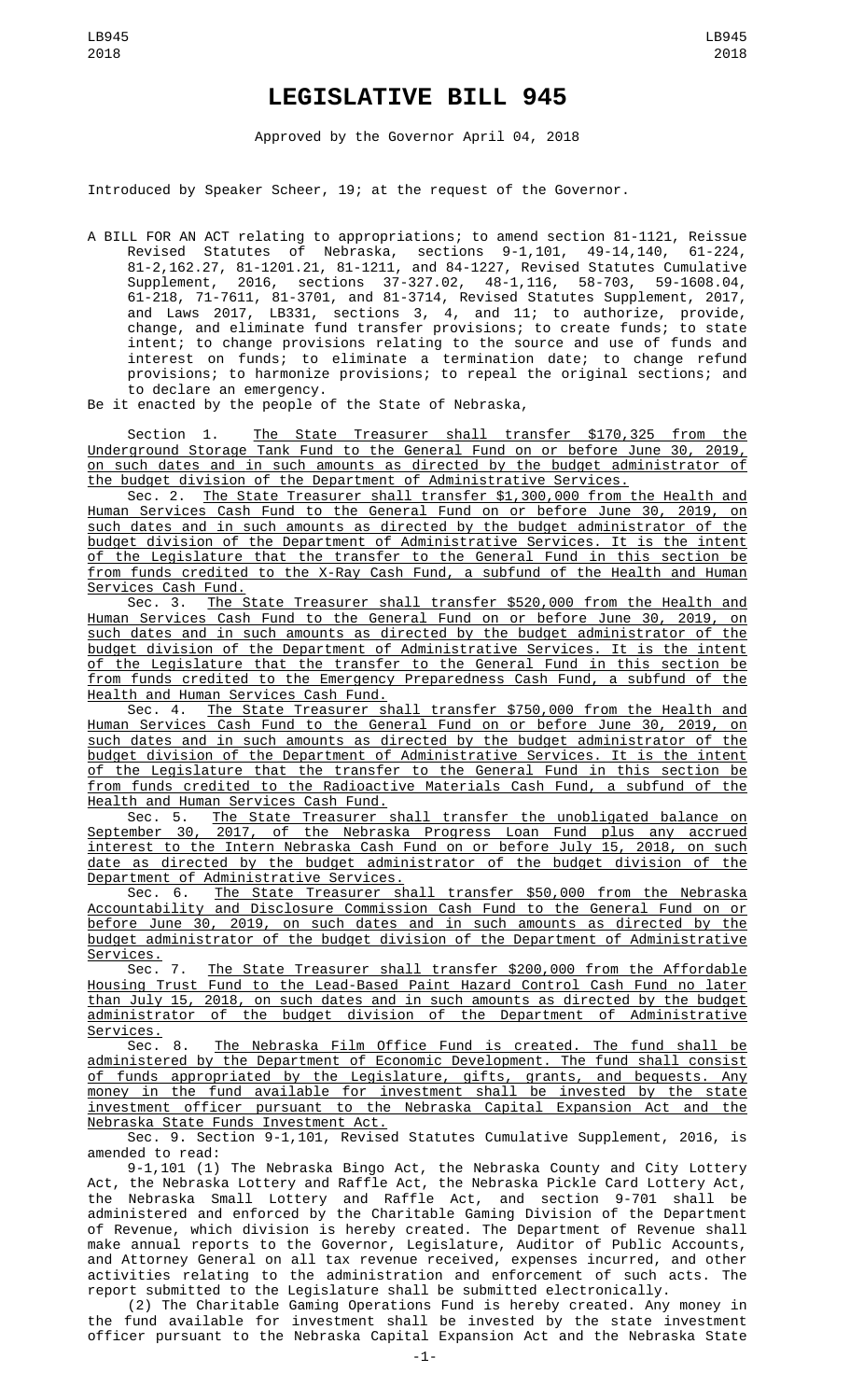Funds Investment Act.

(3)(a) Forty percent of the taxes collected pursuant to sections 9-239, 9-344, 9-429, and 9-648 shall be available to the Charitable Gaming Division for administering and enforcing the acts listed in subsection (1) of this section and providing administrative support for the Nebraska Commission on Problem Gambling. The remaining sixty percent shall be transferred to the General Fund. Any portion of the forty percent not used by the division in the administration and enforcement of such acts and section shall be distributed as provided in this subsection.

(b) On or before November 1 each year, the State Treasurer shall transfer <u>one hundred</u> <del>fifty</del> thousand dollars from the Charitable Gaming Operations Fund to the Compulsive Gamblers Assistance Fund, except that no transfer shall occur if the Charitable Gaming Operations Fund contains less than one hundred fifty thousand dollars.

(c) Any money remaining in the Charitable Gaming Operations Fund after the transfer pursuant to subdivision (b) of this subsection not used by the Charitable Gaming Division in its administration and enforcement duties pursuant to this section may be transferred to the General Fund at the direction of the Legislature.

(4) The Tax Commissioner shall employ investigators who shall be vested with the authority and power of a law enforcement officer to carry out the laws of this state administered by the Tax Commissioner or the Department of Revenue and to enforce sections 28-1101 to 28-1117 relating to possession of a gambling device. For purposes of enforcing sections 28-1101 to 28-1117, the authority of the investigators shall be limited to investigating possession of a gambling device, notifying local law enforcement authorities, and reporting suspected violations to the county attorney for prosecution.

(5) The Charitable Gaming Division may charge a fee for publications and listings it produces. The fee shall not exceed the cost of publication and distribution of such items. The division may also charge a fee for making a copy of any record in its possession equal to the actual cost per page. The division shall remit the fees to the State Treasurer for credit to the Charitable Gaming Operations Fund.

(6) For administrative purposes only, the Nebraska Commission on Problem Gambling shall be located within the Charitable Gaming Division. The division shall provide office space, furniture, equipment, and stationery and other necessary supplies for the commission. Commission staff shall be appointed, supervised, and terminated by the director of the Gamblers Assistance Program pursuant to section 9-1004.

Sec. 10. Section 37-327.02, Revised Statutes Supplement, 2017, is amended to read:

37-327.02 The Game and Parks Commission Capital Maintenance Fund is created. The fund shall consist of money credited to the fund pursuant to section 77-27,132, transfers authorized by the Legislature, and any gifts, grants, bequests, or donations to the fund. The fund shall be administered by the commission and shall be used to build, repair, renovate, rehabilitate, restore, modify, or improve any infrastructure within the statutory authority and administration of the commission. Any money in the fund available for investment shall be invested by the state investment officer pursuant to the Nebraska Capital Expansion Act and the Nebraska State Funds Investment Act.

Transfers may be made from the Game and Parks Commission Capital Maintenance Fund to the General Fund at the direction of the Legislature through June 30, 2019. The State Treasurer shall transfer four million five hundred thousand dollars from the Game and Parks Commission Capital Maintenance Fund to the General Fund between June 1, 2018, and June 30, 2018, on such date as directed by the budget administrator of the budget division of the Department of Administrative Services. The State Treasurer shall transfer <u>eight</u> four million five hundred thousand dollars from the Game and Parks Commission Capital Maintenance Fund to the General Fund between June 1, 2019, and June 30, 2019, on such date as directed by the budget administrator of the budget division of the Department of Administrative Services.

Sec. 11. Section 48-1,116, Revised Statutes Supplement, 2017, is amended to read:

48-1,116 The Compensation Court Cash Fund is hereby created. The fund shall be used to aid in providing for the expense of administering the Nebraska Workers' Compensation Act and the payment of the salaries and expenses of the personnel of the Nebraska Workers' Compensation Court.

The State Treasurer shall transfer one million five hundred thousand dollars from the Compensation Court Cash Fund to the General Fund after June 15, <u>2019</u> <del>2018</del>, and before June 30, <u>2019</u> <del>2018</del>, on such dates as directed by the budget administrator of the budget division of the Department of Administrative Services.

All fees received pursuant to sections 48-120, 48-120.02, 48-138, 48-139, 48-145.04, and 48-165 shall be remitted to the State Treasurer for credit to the Compensation Court Cash Fund. The fund shall also consist of amounts credited to the fund pursuant to sections 48-1,113, 48-1,114, and 77-912. The State Treasurer may receive and credit to the fund any money which may at any time be contributed to the state or the fund by the federal government or any agency thereof to which the state may be or become entitled under any act of Congress or otherwise by reason of any payment made from the fund.

Any money in the fund available for investment shall be invested by the state investment officer pursuant to the Nebraska Capital Expansion Act and the Nebraska State Funds Investment Act.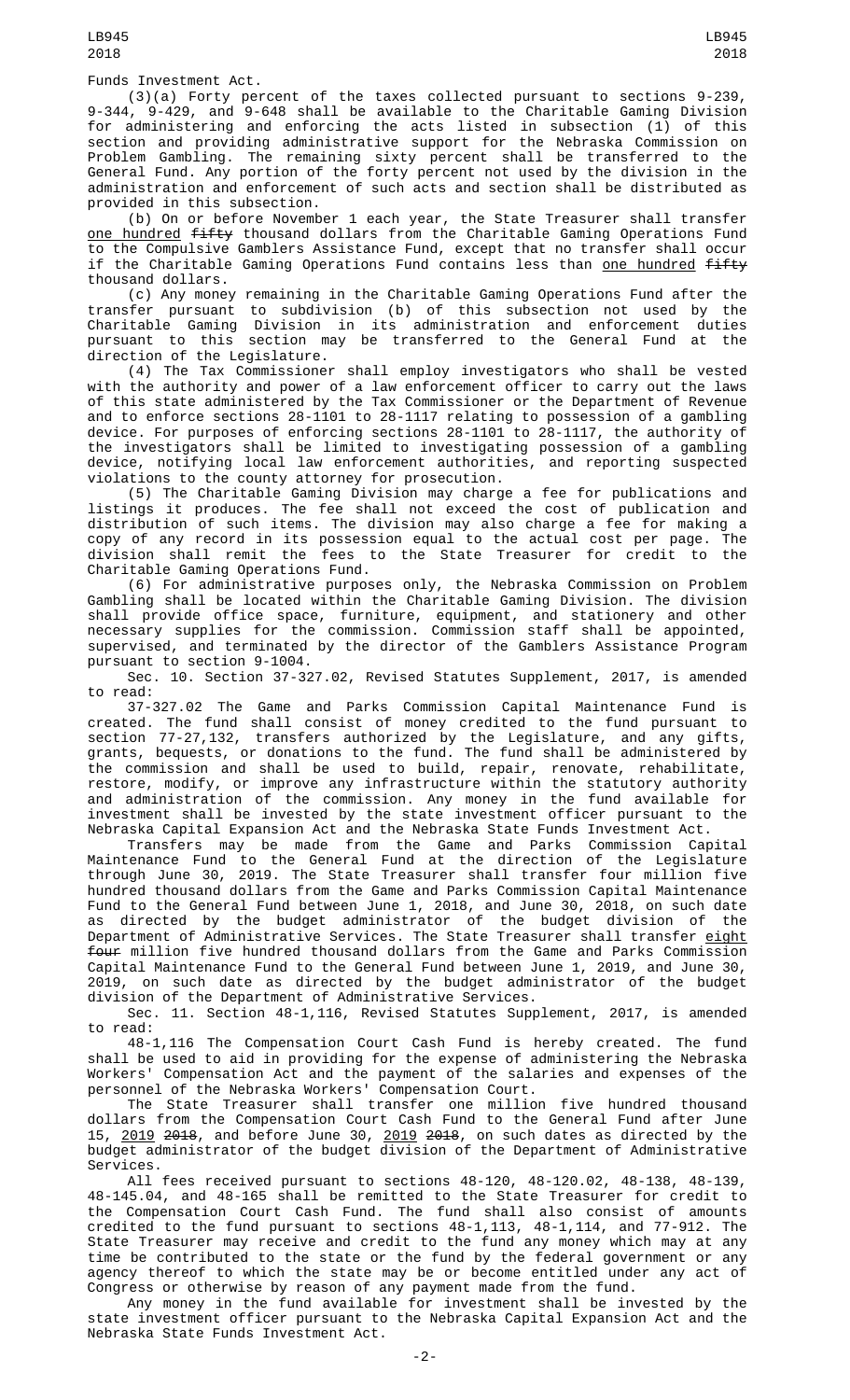Sec. 12. Section 49-14,140, Revised Statutes Cumulative Supplement, 2016, is amended to read:

49-14,140 The Nebraska Accountability and Disclosure Commission Cash Fund is hereby created. The fund shall consist of funds received by the commission pursuant to sections 49-1449.01, 49-1470, 49-1480.01, 49-1482, 49-14,123, and 49-14,123.01 and subdivision (4) of section 49-14,126. The fund shall be used by the commission in administering the Nebraska Political Accountability and Disclosure Act. Any money in the Nebraska Accountability and Disclosure Commission Cash Fund available for investment shall be invested by the state investment officer pursuant to the Nebraska Capital Expansion Act and the Nebraska State Funds Investment Act.<u> Transfers may be made from the fund to the</u> General Fund at the direction of the Legislature.

On April 25, 2013, the State Treasurer shall transfer \$630,870 from the Campaign Finance Limitation Cash Fund to the Nebraska Accountability and Disclosure Commission Cash Fund to be used for development, implementation, and maintenance of an electronic filing system for campaign statements and other reports under the Nebraska Political Accountability and Disclosure Act and for making such statements and reports available to the public on the web site of the commission. The State Treasurer shall transfer the balance of the Campaign Finance Limitation Cash Fund to the Election Administration Fund on or before July 5, 2013, or as soon thereafter as administratively possible.

Sec. 13. Section 58-703, Revised Statutes Supplement, 2017, is amended to read:

58-703 The Affordable Housing Trust Fund is created. The fund shall receive money pursuant to section 76-903 and may include revenue from sources recommended by the housing advisory committee established in section 58-704, appropriations from the Legislature, transfers authorized by the Legislature, grants, private contributions, repayment of loans, and all other sources. The Department of Economic Development as part of its comprehensive housing affordability strategy shall administer the Affordable Housing Trust Fund.

Transfers may be made from the Affordable Housing Trust Fund to the General Fund, the Behavioral Health Services Fund, <u>the Lead-Based Paint Hazard</u> <u>Control Cash Fund, t</u>he Rural Workforce Housing Investment Fund, and the Site and Building Development Fund at the direction of the Legislature.

Sec. 14. Section 59-1608.04, Revised Statutes Supplement, 2017, is amended to read:

59-1608.04 (1) The State Settlement Cash Fund is created. The fund shall be maintained by the Department of Justice and administered by the Attorney General. Except as otherwise provided by law, the fund shall consist of all recoveries received pursuant to the Consumer Protection Act, including any money, funds, securities, or other things of value in the nature of civil damages or other payment, except criminal penalties, whether such recovery is by way of verdict, judgment, compromise, or settlement in or out of court, or other final disposition of any case or controversy, or any other payments received on behalf of the state by the Department of Justice and administered by the Attorney General for the benefit of the state or the general welfare of its citizens, but excluding all funds held in a trust capacity where specific benefits accrue to specific individuals, organizations, or governments. The fund may be expended for any allowable legal purposes as determined by the Attorney General. Transfers from the State Settlement Cash Fund may be made at the direction of the Legislature to the Nebraska Capital Construction Fund, the Legal Education for Public Service and Rural Practice Loan Repayment Assistance Fund, and the General Fund. To provide necessary financial accountability and management oversight, revenue from individual settlement agreements or other separate sources credited to the State Settlement Cash Fund may be tracked and accounted for within the state accounting system through the use of separate and distinct funds, subfunds, or any other available accounting mechanism specifically approved by the Accounting Administrator for use by the Department of Justice. Any money in the fund available for investment shall be invested by the state investment officer pursuant to the Nebraska Capital Expansion Act and the Nebraska State Funds Investment Act.

(2) The State Treasurer shall transfer two million five hundred thousand dollars from the State Settlement Cash Fund to the Nebraska Capital Construction Fund on July 1, 2013, or as soon thereafter as administratively possible.

(3) The State Treasurer shall transfer eight seven hundred seventy-six fifty thousand nine hundred ninety-eight dollars from the State Settlement Cash Fund to the General Fund on or before June 30, 2018, on such dates and in such amounts as directed by the budget administrator of the budget division of the Department of Administrative Services.

(4) The State Treasurer shall transfer <u>one million s</u>even hundred <u>fifty-six</u> fifty thousand six hundred thirty-nine dollars from the State Settlement Cash Fund to the General Fund on or before June 30, 2019, on such dates and in such amounts as directed by the budget administrator of the budget division of the Department of Administrative Services.

(5) The State Treasurer shall transfer one hundred twenty-five thousand dollars from the State Settlement Cash Fund to the Legal Education for Public Service and Rural Practice Loan Repayment Assistance Fund on or before April 30, 2018, on such dates and in such amounts as directed by the budget of the budget division of the Department of Services.

(6) The State Treasurer shall transfer one hundred fifty thousand dollars from the State Settlement Cash Fund to the Legal Education for Public Service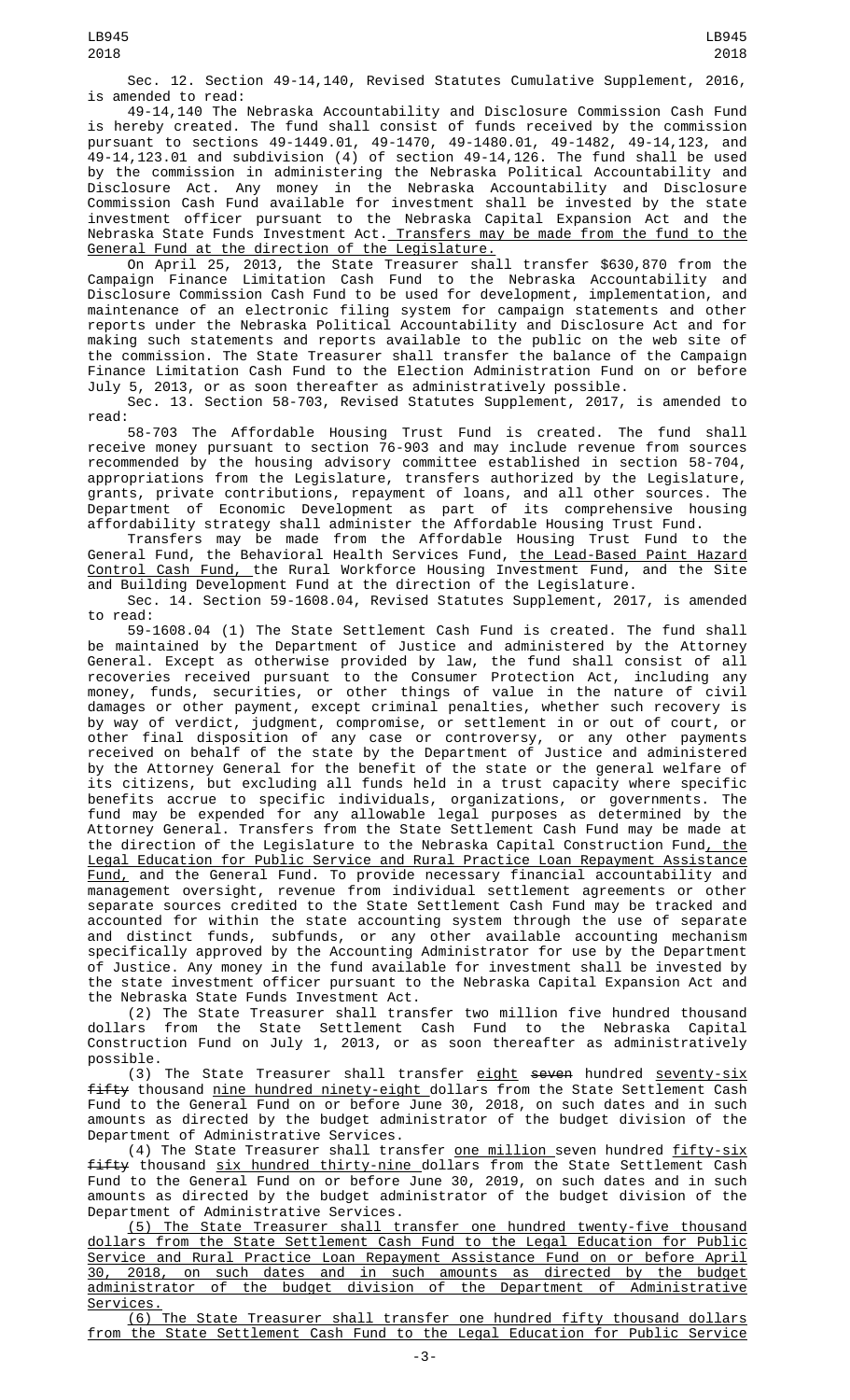and Rural Practice Loan Repayment Assistance Fund on or before July 9, 2018, on such dates and in such amounts as directed by the budget administrator of the budget division of the Department of Administrative Services.

Sec. 15. Section 61-218, Revised Statutes Supplement, 2017, is amended to read:

61-218 (1) The Water Resources Cash Fund is created. The fund shall be administered by the Department of Natural Resources. Any money in the fund available for investment shall be invested by the state investment officer pursuant to the Nebraska Capital Expansion Act and the Nebraska State Funds Investment Act.

(2) The State Treasurer shall credit to the fund such money as is (a) transferred to the fund by the Legislature, (b) paid to the state as fees, deposits, payments, and repayments relating to the fund, both principal and interest, (c) donated as gifts, bequests, or other contributions to such fund from public or private entities, (d) made available by any department or agency of the United States if so directed by such department or agency, <del>and</del> (e) allocated pursuant to section 81-15,175<u>, and (f) received by the state for</u> settlement of claims regarding Colorado's past use of water under the Republican River Compact.

(3) The fund shall be expended by the department (a) to aid management actions taken to reduce consumptive uses of water or to enhance streamflows or ground water recharge in river basins, subbasins, or reaches which are deemed by the department overappropriated pursuant to section 46-713 or fully appropriated pursuant to section 46-714 or are bound by an interstate compact or decree or a formal state contract or agreement, (b) for purposes of projects or proposals described in the grant application as set forth in subdivision (2) (h) of section 81-15,175, and (c) to the extent funds are not expended pursuant to subdivisions (a) and (b) of this subsection, the department may conduct a statewide assessment of short-term and long-term water management activities and funding needs to meet statutory requirements in sections 46-713 to 46-718 and 46-739 and any requirements of an interstate compact or decree or formal state contract or agreement. The fund shall not be used to pay for administrative expenses or any salaries for the department or any political subdivision.

(4) It is the intent of the Legislature that three million three hundred thousand dollars be transferred each fiscal year from the General Fund to the Water Resources Cash Fund for FY2011-12 through FY2018-19, except that for FY2012-13 it is the intent of the Legislature that four million seven hundred thousand dollars be transferred from the General Fund to the Water Resources Cash Fund. It is the intent of the Legislature that the State Treasurer credit any money received from any Republican River Compact settlement to the Water Resources Cash Fund in the fiscal year in which it is received.

(5)(a) Expenditures from the Water Resources Cash Fund may be made to natural resources districts eligible under subsection (3) of this section for activities to either achieve a sustainable balance of consumptive water uses or assure compliance with an interstate compact or decree or a formal state contract or agreement and shall require a match of local funding in an amount equal to or greater than forty percent of the total cost of carrying out the eligible activity. The department shall, no later than August 1 of each year, beginning in 2007, determine the amount of funding that will be made available to natural resources districts from the Water Resources Cash Fund and notify natural resources districts of this determination. The department shall adopt and promulgate rules and regulations governing application for and use of the Water Resources Cash Fund by natural resources districts. Such rules and regulations shall, at a minimum, include the following components:

(i) Require an explanation of how the planned activity will achieve a sustainable balance of consumptive water uses or will assure compliance with an interstate compact or decree or a formal state contract or agreement as required by section 46-715 and the controls, rules, and regulations designed to carry out the activity; and

(ii) A schedule of implementation of the activity or its components, including the local match as set forth in subdivision (5)(a) of this section.

(b) Any natural resources district that fails to implement and enforce its controls, rules, and regulations as required by section 46-715 shall not be eligible for funding from the Water Resources Cash Fund until it is determined by the department that compliance with the provisions required by section 46-715 has been established.

(6) The Department of Natural Resources shall submit electronically an annual report to the Legislature no later than October 1 of each year, beginning in the year 2007, that shall detail the use of the Water Resources Cash Fund in the previous year. The report shall provide:

(a) Details regarding the use and cost of activities carried out by the department; and

(b) Details regarding the use and cost of activities carried out by each natural resources district that received funds from the Water Resources Cash Fund.

(7)(a) Prior to the application deadline for fiscal year 2011-12, the Department of Natural Resources shall apply for a grant of nine million nine hundred thousand dollars from the Nebraska Environmental Trust Fund, to be paid out in three annual installments of three million three hundred thousand dollars. The purposes listed in the grant application shall be consistent with the uses of the Water Resources Cash Fund provided in this section and shall be used to aid management actions taken to reduce consumptive uses of water, to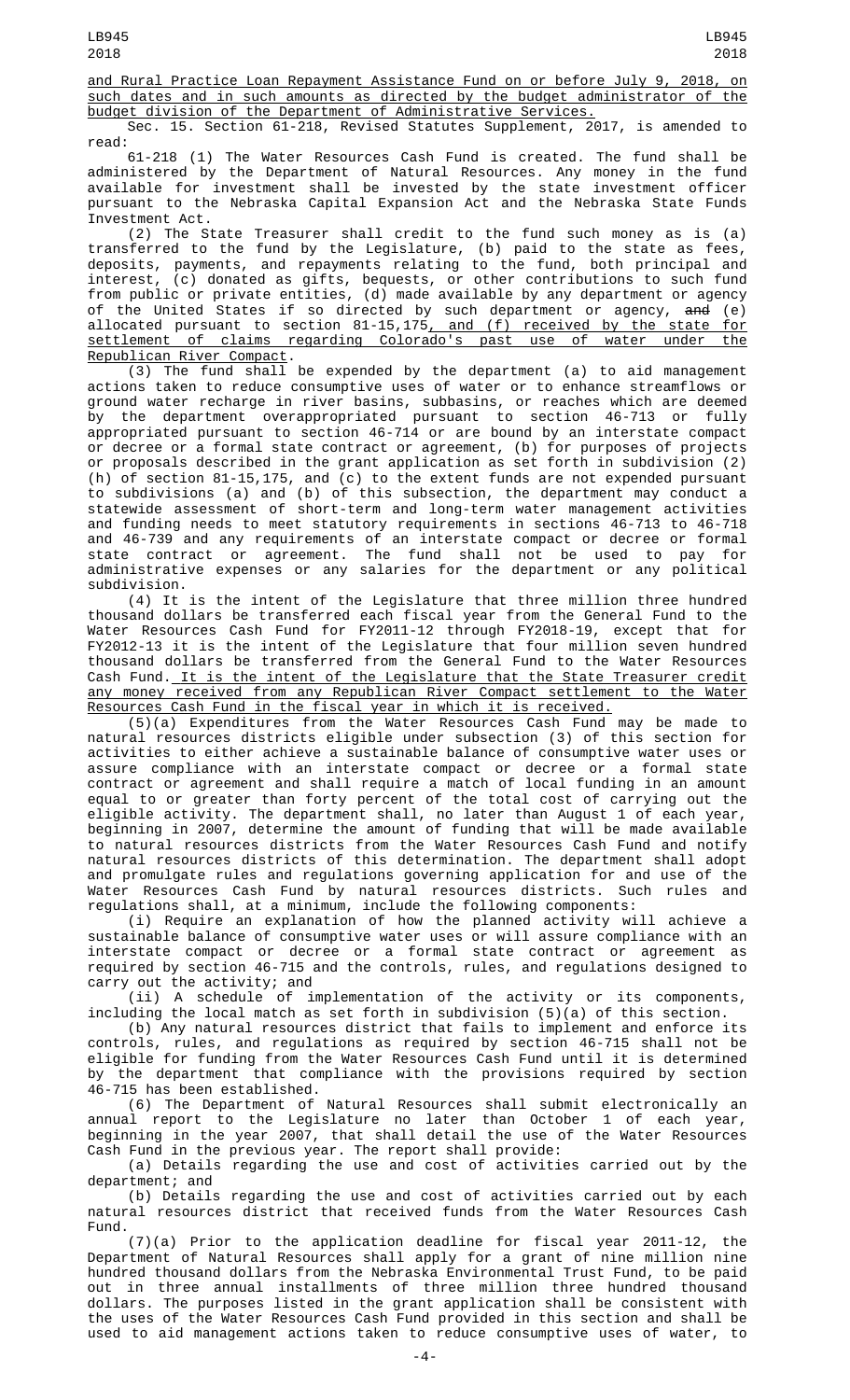enhance streamflows, to recharge ground water, or to support wildlife habitat in any river basin determined to be fully appropriated pursuant to section 46-714 or designated as overappropriated pursuant to section 46-713.

(b) If the application is granted, funds received from such grant shall be remitted to the State Treasurer for credit to the Water Resources Cash Fund for the purpose of supporting the projects set forth in the grant application. The department shall include in its grant application documentation that the Legislature has authorized a transfer of three million three hundred thousand dollars from the General Fund into the Water Resources Cash Fund for each of fiscal years 2011-12 and 2012-13 and has stated its intent to transfer three million three hundred thousand dollars to the Water Resources Cash Fund for fiscal year 2013-14.

(c) It is the intent of the Legislature that the department apply for an additional three-year grant that would begin in fiscal year 2014-15 and an additional three-year grant from the Nebraska Environmental Trust Fund that would begin in fiscal year 2017-18 if the criteria established in subsection (4) of section 81-15,175 are achieved.

(8) The department shall establish a subaccount within the Water Resources Cash Fund for the accounting of all money received as a grant from the Nebraska Environmental Trust Fund as the result of an application made pursuant to subsection (7) of this section. At the end of each calendar month, the department shall calculate the amount of interest earnings accruing to the subaccount and shall notify the State Treasurer who shall then transfer a like amount from the Water Resources Cash Fund to the Nebraska Environmental Trust Fund.

Sec. 16. Section 61-224, Revised Statutes Cumulative Supplement, 2016, is amended to read:

61-224 There is hereby created the Critical Infrastructure Facilities Cash Fund in the Department of Natural Resources. The fund shall consist of funds appropriated or transferred by the Legislature. The fund shall be used by the Department of Natural Resources to provide a grant to a natural resources district to offset costs related to soil and water improvements intended to protect critical infrastructure facilities within the district which includes military installations, transportation routes, and wastewater treatment facilities. Transfers may be made from the fund to the General Fund at the direction of the Legislature. The State Treasurer shall transfer three hundred eighty-four thousand two hundred twenty-two dollars plus any accrued interest through the effective date of this act, from the Critical Infrastructure Facilities Cash Fund to the General Fund on or before June 30, 2019, on such dates and in such amounts as directed by the budget administrator of the budget division of the Department of Administrative Services. Any money in the Critical Infrastructure Facilities Cash Fund fund available for investment shall be invested by the state investment officer pursuant to the Nebraska Capital Expansion Act and the Nebraska State Funds Investment Act<u>, and any</u> interest earned by the fund shall be credited to the General Fund.

Sec. 17. Section 71-7611, Revised Statutes Supplement, 2017, is amended to read:<br>71-7611 (1) The Nebraska Health Care Cash Fund is created. The State

71-7611 (1) The Nebraska Health Care Cash Fund is created. The State Treasurer shall transfer (a) sixty million three hundred thousand dollars on or before July 15, 2014, (b) sixty million three hundred fifty thousand dollars on or before July 15, 2015, (c) sixty million three hundred fifty thousand dollars on or before July 15, 2016, (d) sixty million seven hundred thousand dollars on or before July 15, 2017, (e) <u>five hundred thousand dollars on or before May 15,</u> 2018, (f) sixty million seven hundred thousand dollars on or before July 15, 2018, and <u>(g)</u> <del>(f)</del> sixty million four hundred fifty thousand dollars on or before every July 15 thereafter from the Nebraska Medicaid Intergovernmental Trust Fund and the Nebraska Tobacco Settlement Trust Fund to the Nebraska Health Care Cash Fund, except that such amount shall be reduced by the amount of the unobligated balance in the Nebraska Health Care Cash Fund at the time the transfer is made. The state investment officer shall advise the State Treasurer on the amounts to be transferred first from the Nebraska Medicaid Intergovernmental Trust Fund until the fund balance is depleted and from the Nebraska Tobacco Settlement Trust Fund thereafter in order to sustain such transfers in perpetuity. The state investment officer shall report electronically to the Legislature on or before October 1 of every even-numbered year on the sustainability of such transfers. The Nebraska Health Care Cash Fund shall also include money received pursuant to section 77-2602. Except as otherwise provided by law, no more than the amounts specified in this subsection may be appropriated or transferred from the Nebraska Health Care Cash Fund in any fiscal year.

The State Treasurer shall transfer ten million dollars from the Nebraska Medicaid Intergovernmental Trust Fund to the General Fund on June 28, 2018, and June 28, 2019.

It is the intent of the Legislature that no additional programs are funded through the Nebraska Health Care Cash Fund until funding for all programs with an appropriation from the fund during FY2012-13 are restored to their FY2012-13 levels.

(2) Any money in the Nebraska Health Care Cash Fund available for investment shall be invested by the state investment officer pursuant to the Nebraska Capital Expansion Act and the Nebraska State Funds Investment Act.

(3) The University of Nebraska and postsecondary educational institutions having colleges of medicine in Nebraska and their affiliated research hospitals in Nebraska, as a condition of receiving any funds appropriated or transferred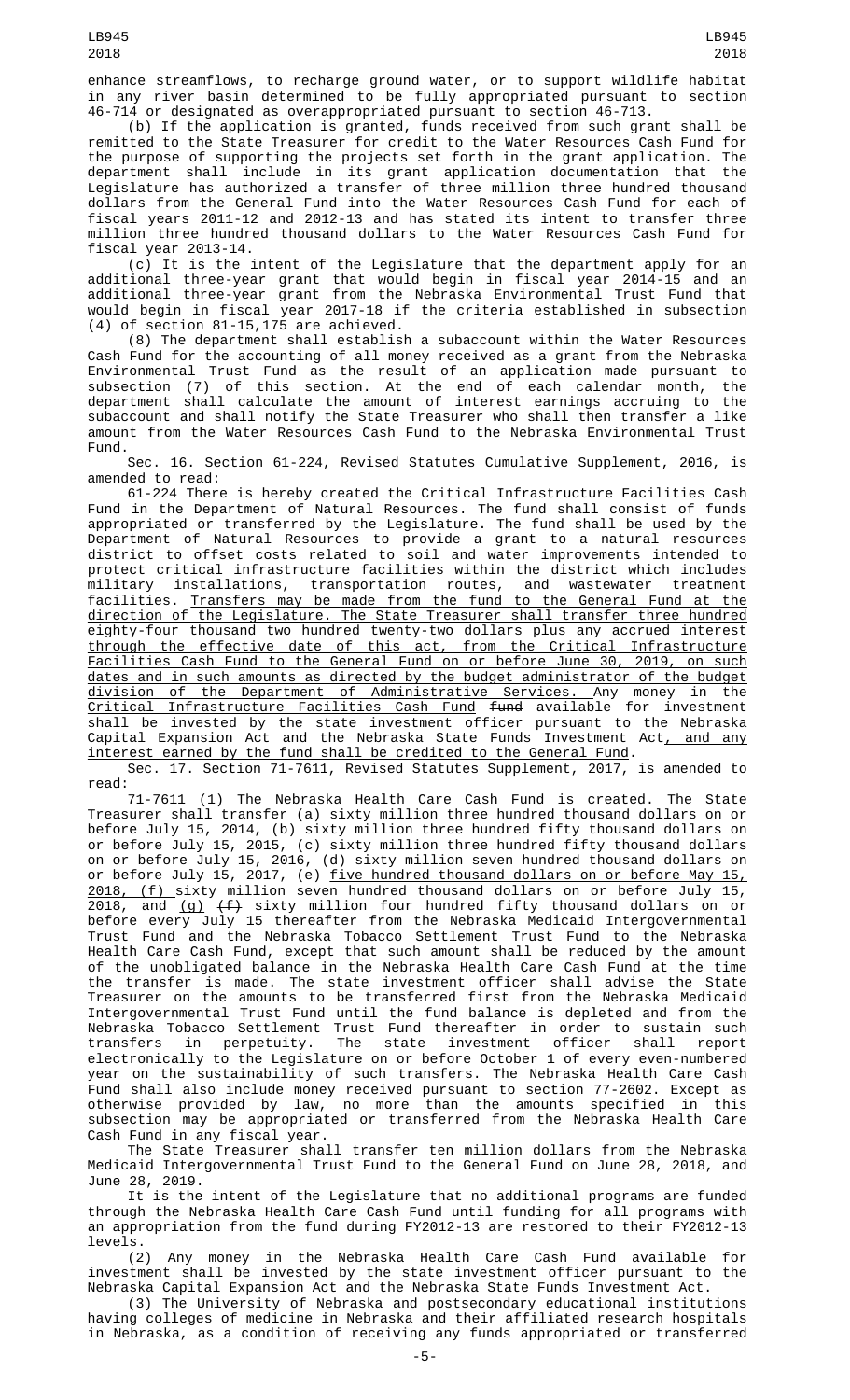(4) The State Treasurer shall transfer fifty thousand dollars on or before July 15, 2016, from the Nebraska Health Care Cash Fund to the Board of Regents of the University of Nebraska for the University of Nebraska Medical Center. It is the intent of the Legislature that these funds be used by the College of Public Health for workforce training.

Sec. 18. Section 81-2,162.27, Revised Statutes Cumulative Supplement,

2016, is amended to read: money received under the Nebraska Commercial Fertilizer and Soil Conditioner Act and the Agricultural Liming Materials Act shall be remitted to the State Treasurer for credit to the Fertilizers and Soil Conditioners Administrative Fund, which fund is hereby created. All money so received shall be used by the department for defraying the expenses of administering the Nebraska Commercial Fertilizer and Soil Conditioner Act and the Agricultural Liming Materials Act. Transfers may be made from the fund to the General Fund at the direction of the Legislature. The State Treasurer shall transfer two hundred seventy-five thousand dollars from the Fertilizers and Soil Conditioners Administrative Fund to the General Fund on or before June 30, 2019, on such dates and in such amounts as directed by the budget administrator of the budget division of the Department of Administrative Services.

(2) Any unexpended balance in the Fertilizers and Soil Conditioners Administrative Fund at the close of any biennium shall, when reappropriated, be available for the uses and purposes of the fund for the succeeding biennium. Any money in the fund available for investment shall be invested by the state investment officer pursuant to the Nebraska Capital Expansion Act and the Nebraska State Funds Investment Act.

Sec. 19. Section 81-1121, Reissue Revised Statutes of Nebraska, is amended to read:

81-1121 (1)(a) The Director of Administrative Services shall have power to develop and implement a system of warrant preparation and issuance in accordance with acceptable accounting and internal control safeguards and by use of such mechanical means as may be most economical.

(b) Warrant or state warrant shall include an order drawn by the director upon the State Treasurer, directing the latter to pay a specified amount to a specified payee by the use of a dual signature negotiable instrument as provided for in subsections (2) and (3) of this section, electronic funds transfer system, telephonic funds transfer system, electric funds transfer system, funds transfers as provided for in article 4A, Uniform Commercial Code, mechanical funds transfer system, or other funds transfer system established by the director and the State Treasurer. The warrant, when it is an order drawn by the director upon the State Treasurer directing the latter to pay a specified amount to a specified payee by the use of a dual signature negotiable instrument as provided for in subsections (2) and (3) of this section, shall affect the state's cash balance in the bank when redeemed by the State Treasurer, not when cashed by a financial institution.

(2) The director shall sign each warrant or shall cause each warrant to be signed in his or her behalf either personally, by delegation of authority, or by facsimile signature as will assure the most economical, timely, and practical means for making payments from the state treasury and which means provides the most acceptable safeguarding of public funds. The signature of the director shall signify that the payment intended by a warrant bearing such signature is proper under the appropriate laws of the state.

(3) The State Treasurer shall countersign all warrants issued by the director.

(4) The State Treasurer shall make such arrangements for facsimile signature of warrants as will assure the most economical, timely, and practical means for making payments from the state treasury.

(5) The director and the State Treasurer may establish and operate an electronic funds transfer system, telephonic funds transfer system, electric funds transfer system, funds transfers as provided for in article 4A, Uniform Commercial Code, mechanical funds transfer system, or other funds transfer system established by the director and the State Treasurer for the payment of funds from and the deposit of receipts into the state treasury. Any state agency that wishes to establish and operate such a system shall jointly establish the procedures necessary to implement such a system with the cooperation of the director and the State Treasurer. The system shall be designed to be compatible with state accounting procedures. Such a system as established by the director shall employ internal control safeguards and after meeting such safeguards shall be deemed to satisfy any signature requirements. The use of an electronic funds transfer system, telephonic funds transfer system, electric funds transfer system, funds transfers as provided for in article 4A, Uniform Commercial Code, mechanical funds transfer system, or other funds transfer system established by the director and the State Treasurer or any state agency shall not create any rights that would not have been created had an order, drawn by the director upon the State Treasurer directing the latter to pay a specified amount to a specified payee by the use of a dual signature negotiable instrument as provided for in subsections (2) and (3) of this section, been used as the payment medium.

(6) Whenever it is ascertained that by mistake or otherwise any county treasurer or other person has paid into the state treasury any sum not due the state, the director shall refund to such county treasurer or other person the amount so paid. Such refund shall be carried on the books of the state as an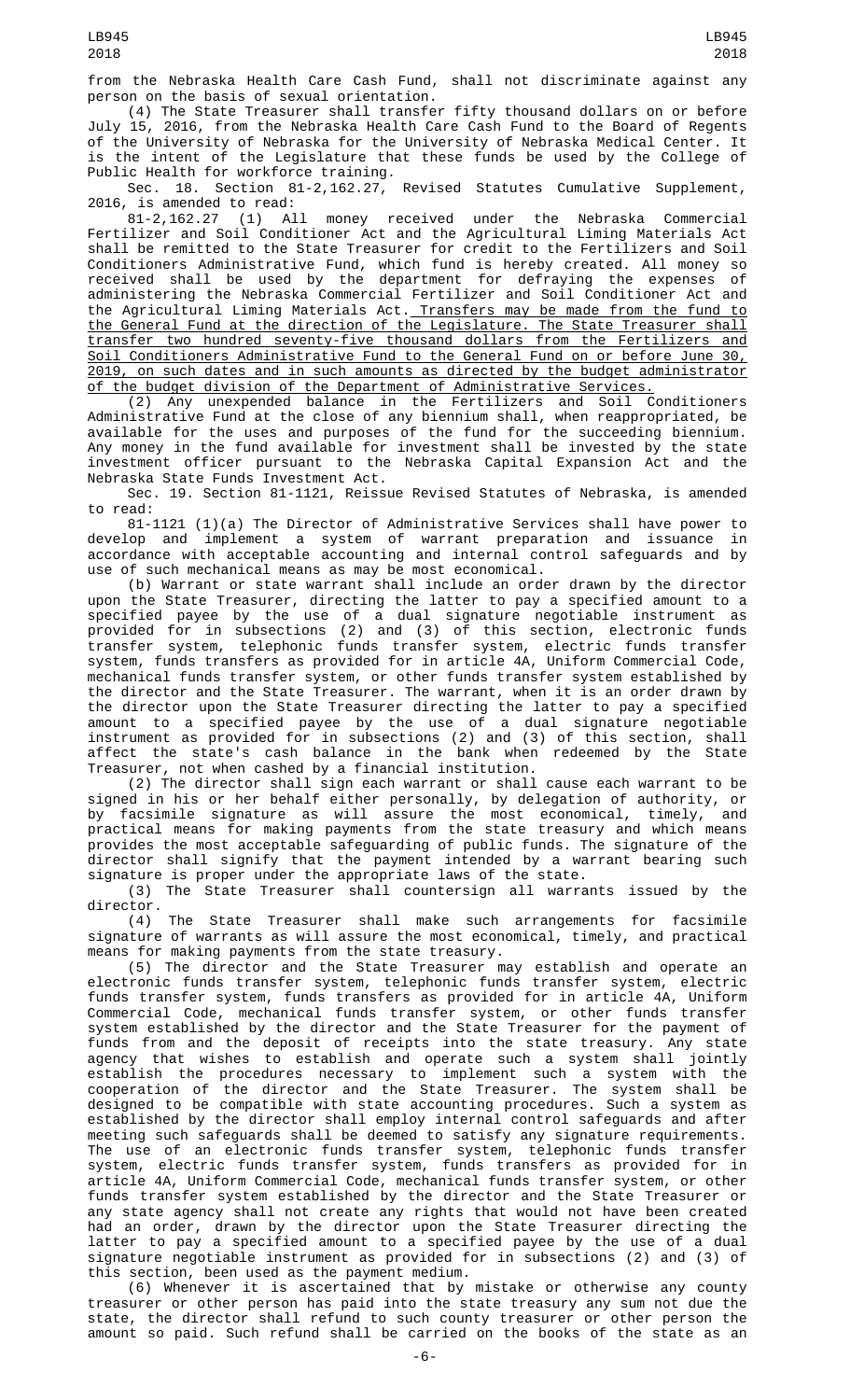adjustment to income and not as an expenditure or disbursement.

(7) Whenever it is ascertained that by mistake or otherwise the State of Nebraska or any of its departments, agencies, or officers shall have caused to be made a disbursement which for any reason is refunded to the state, the amount so disbursed and refunded to the state shall be credited to the fund and account from which the disbursement was made as an adjustment of expenditures and disbursements and not as a receipt. Such credited refund shall be considered part of the original appropriation to the department or agency and to the appropriate program and may be expended therefrom without further or additional appropriation. When a refund to the state or any of its departments or agencies is related to a transaction which occurred during a prior fiscal period, the refund shall be credited to the unappropriated surplus account of the fund from which the disbursement was originally made, except that (a) medicaid refunds or rebates for <u>(i)</u> <del>(a)</del> pharmaceuticals, <u>(ii)</u> <del>(b)</del> third-party liability recoveries, and <u>(iii)</u> <del>(c)</del> surveillance and utilization reviews which have occurred during a prior fiscal period shall be treated as an adjustment to expenditures in the year in which the refund or rebate is received<u> and (b)</u> reimbursement to the State of Nebraska from other member states operating in accordance with the Emergency Management Assistance Compact shall be credited as receipts to the Governor's Emergency Cash Fund.

Sec. 20. Section 81-1201.21, Revised Statutes Cumulative Supplement, 2016, is amended to read:

81-1201.21 (1) There is hereby created the Job Training Cash Fund. The fund shall be under the direction of the Department of Economic Development. Money may be transferred to the fund pursuant to subdivision  $(1)(b)(iii)$  of section 48-621 and from the Cash Reserve Fund at the direction of the Legislature. The department shall establish a subaccount for all money transferred from the Cash Reserve Fund to the Job Training Cash Fund on or after July 1, 2005.

(2) The money in the Job Training Cash Fund or the subaccount established in subsection (1) of this section shall be used (a) to provide reimbursements for job training activities, including employee assessment, preemployment training, on-the-job training, training equipment costs, and other reasonable costs related to helping industry and business locate or expand in Nebraska, costs related to helping industry and pusiness is the series.<br>(b) to provide upgrade skills training of the existing labor force necessary to<br> $\frac{1}{2}$ adapt to new technology or the introduction of new product lines, (c) <del>to</del> provide grants pursuant to section 81-1210.02, (d) as provided in section 79-2308, or <u>(d)</u> <del>(e)</del> as provided in section 48-3405. The department shall give a preference to job training activities carried out in whole or in part within an enterprise zone designated pursuant to the Enterprise Zone Act.

(3) The department shall establish a subaccount within the fund to provide training grants for training employees and potential employees of businesses that (a) employ twenty-five or fewer employees on the application date, (b) employ, or train for potential employment, residents of rural areas of Nebraska, or (c) are located in or employ, or train for potential employment, residents of high-poverty areas as defined in section 81-1203. The department shall calculate the amount of prior year investment income earnings accruing to the fund and allocate such amount to the subaccount for training grants under this subsection. The subaccount shall also be used as provided in the Teleworker Job Creation Act<del> and as provided in section 81-1210.02</del>. The department shall give a preference to training grants for businesses located in whole or in part within an enterprise zone designated pursuant to the Enterprise Zone Act.

(4) On the effective date of this act, any funds that were dedicated to carrying out sections 81-1210.01 to 81-1210.03 but were not yet expended shall be transferred to the Intern Nebraska Cash Fund. The State Treasurer shall transfer:

(a) Two hundred fifty thousand dollars from the Job Training Cash Fund to the General Fund no later than July 15 of 2015 and 2016; and

(b) Two hundred fifty thousand dollars from the Job Training Cash Fund to the Sector Partnership Program Fund on or before July 15, 2016.

(5) Any money in the Job Training Cash Fund available for investment shall be invested by the state investment officer pursuant to the Nebraska Capital Expansion Act and the Nebraska State Funds Investment Act.

Sec. 21. The Intern Nebraska Cash Fund is created. The fund shall be used to carry out sections 81-1210.01 to 81-1210.03. The fund shall consist of money transferred to the fund by the Legislature, other funds as appropriated by the Legislature, and money donated as gifts, bequests, or other contributions from public or private entities. Any money in the fund available for investment shall be invested by the state investment officer pursuant to the Nebraska Capital Expansion Act and the Nebraska State Funds Investment Act.

Sec. 22. Section 81-1211, Revised Statutes Cumulative Supplement, 2016, is amended to read:

81-1211 The Lead-Based Paint Hazard Control Cash Fund is created in the Department of Economic Development. The fund shall receive transfers <u>from the</u> Affordable Housing Trust Fund as authorized by the Legislature. The department shall use the entirety of the fund to award a grant to a city of the metropolitan class to carry out lead-based paint hazard control on owneroccupied properties, contingent upon formal notification by the United States Department of Housing and Urban Development that it intends to award a grant to a city of the metropolitan class to carry out the federal Residential Lead-Based Paint Hazard Reduction Act of 1992, 42 U.S.C. 4852, as such section existed on January 1, 2015. No more than fifteen percent of the grant proceeds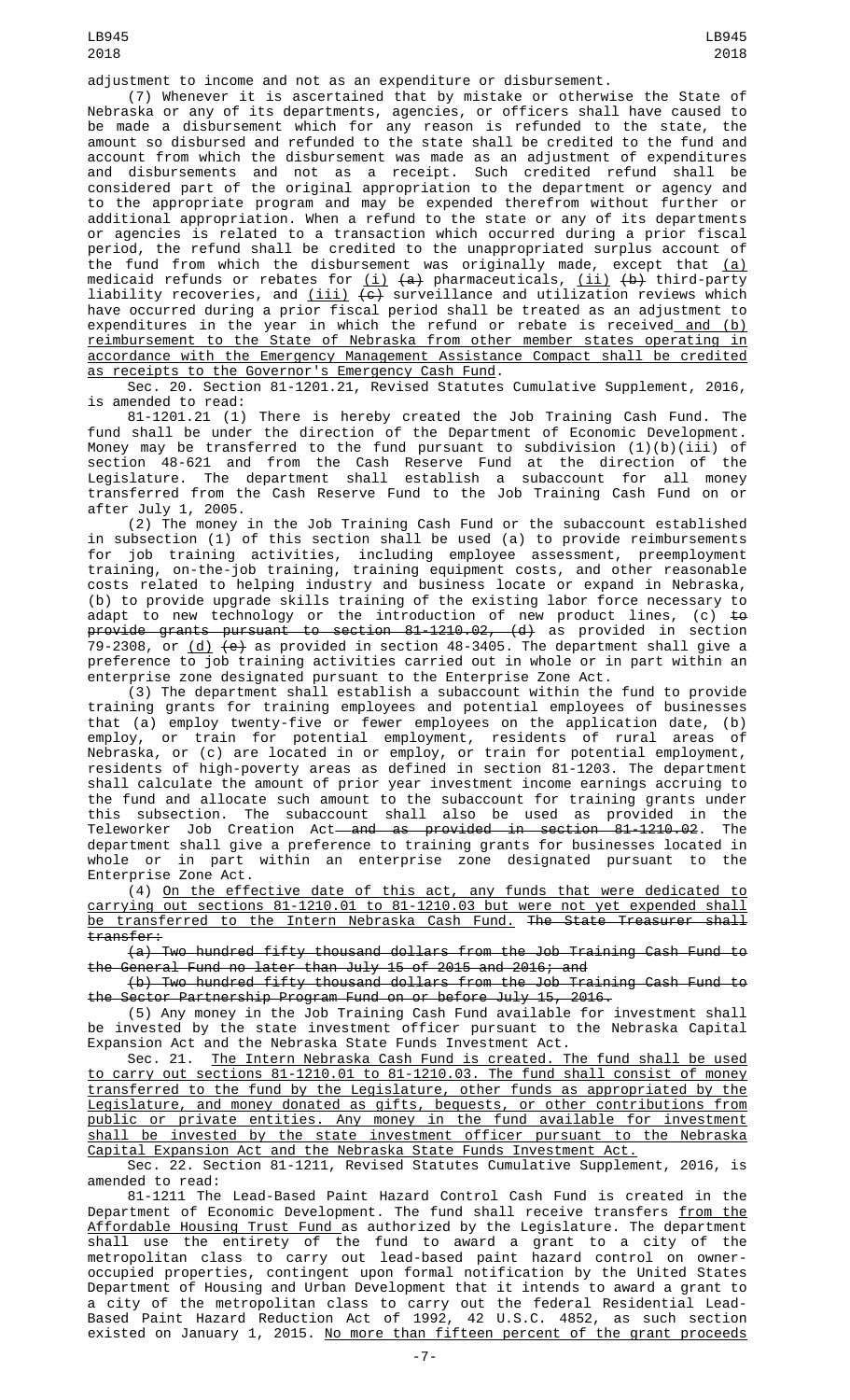may be used for administrative expenses. It is the intent of the Legislature that any grant awarded from the Lead-Based Paint Hazard Control Cash Fund shall be applied to the congressional district grant allocations as established under section 58-708. Any money in the fund available for investment shall be invested by the state investment officer pursuant to the Nebraska Capital Expansion Act and the Nebraska State Funds Investment Act.<del>—The fund terminates</del> on July 1, 2016.

Sec. 23. Section 81-3701, Revised Statutes Supplement, 2017, is amended to read:

81-3701 Sections 81-3701 to 81-3726 and sections 24 and 25 of this act shall be known and may be cited as the Nebraska Visitors Development Act.

Sec. 24. Vendors under contract with the commission to develop, print, and distribute publications and promotional materials on behalf of the commission shall, on a monthly basis, submit to the commission all revenue received from the sale of advertising space in such publications. Monthly submissions shall include an itemization of the sources of revenue in a format as designated by the commission. Revenue shall be remitted to the State Treasurer for credit to the Nebraska Tourism Commission Promotional Cash Fund.

Sec. 25. The Nebraska Tourism Commission Promotional Cash Fund is hereby created. The fund shall consist of revenue submitted by vendors as designated under section 24 of this act. The balance of any account established after July 1, 2017, to receive revenue from the sale of advertising shall be transferred to the Nebraska Tourism Commission Promotional Cash Fund. The commission shall use the fund to carry out its purposes under the Nebraska Visitors Development Act. Any money in the Nebraska Tourism Commission Promotional Cash Fund available for investment shall be invested by the state investment officer pursuant to the Nebraska Capital Expansion Act and the Nebraska State Funds Investment Act.

Sec. 26. Section 81-3714, Revised Statutes Supplement, 2017, is amended to read:

81-3714 The State Visitors Promotion Cash Fund is created. The fund shall be administered by the commission. The fund shall consist of revenue deposited into the fund pursuant to section 81-3715 and money donated as gifts, bequests, or other contributions from public or private entities. Funds made available by any department or agency of the United States may also be credited to the fund if so directed by such department or agency. The commission shall use the proceeds of the fund to generally promote, encourage, and attract visitors to and within the State of Nebraska, to erect and replace highway tourism markers, to enhance the use of travel and tourism facilities within the state, to provide grants to communities and organizations, and to contract with the Department of Administrative Services to provide support services to the commission, including, but not limited to, accounting and personnel functions. The proceeds of the fund shall be in addition to funds appropriated to the commission from the General Fund. Transfers may be made from the State Visitors Promotion Cash Fund to the General Fund at the direction of the Legislature. The State Treasurer shall transfer one million dollars from the State Visitors Promotion Cash Fund to the General Fund on or before June 30, 2019, on such dates and in such amounts as directed by the budget administrator of the budget division of the Department of Administrative Services. Any money in the State Visitors Promotion Cash Fund available for investment shall be invested by the state investment officer pursuant to the Nebraska Capital Expansion Act and the Nebraska State Funds Investment Act.

Sec. 27. Section 84-1227, Revised Statutes Cumulative Supplement, 2016, is amended to read:

84-1227 There is hereby established in the state treasury a special fund to be known as the Records Management Cash Fund which, when appropriated by the Legislature, shall be expended by the Secretary of State for the purposes of providing records management services and assistance to local agencies, for development and maintenance of the portal for providing electronic access to public records or electronic information and services, and for grants to a state or local agency as provided in subdivision (1)(j) of section 84-1204. All fees and charges for the purpose of records management services and analysis received by the Secretary of State from the local agencies shall be remitted to the State Treasurer for credit to such fund. Transfers may be made from the fund to the General Fund <u>or the Secretary of State Administration Cash Fund a</u>t the direction of the Legislature. The State Treasurer, at the direction of the budget administrator of the budget division of the Department of Administrative Services, shall transfer five hundred thousand dollars from the Records Management Cash Fund to the Information Management Revolving Fund on or before June 30, 2016. Any money in the Records Management Cash Fund available for investment shall be invested by the state investment officer pursuant to the Nebraska Capital Expansion Act and the Nebraska State Funds Investment Act.

Sec. 28. Laws 2017, LB331, section 3, is amended to read:

Sec. 3. The State Treasurer shall transfer <u>\$9,170,000</u> <del>\$10,670,000</del> from the General Fund to the Water Sustainability Fund on or before June 30, 2018, on such dates and in such amounts as directed by the budget administrator of the budget division of the Department of Administrative Services.

Sec. 29. Laws 2017, LB331, section 4, is amended to read: Sec. 4. The State Treasurer shall transfer <u>\$6,000,000</u> \$9,470,000 from the General Fund to the Water Sustainability Fund on or before June 30, 2019, on such dates and in such amounts as directed by the budget administrator of the budget division of the Department of Administrative Services.

Sec. 30. Laws 2017, LB331, section 11, is amended to read: